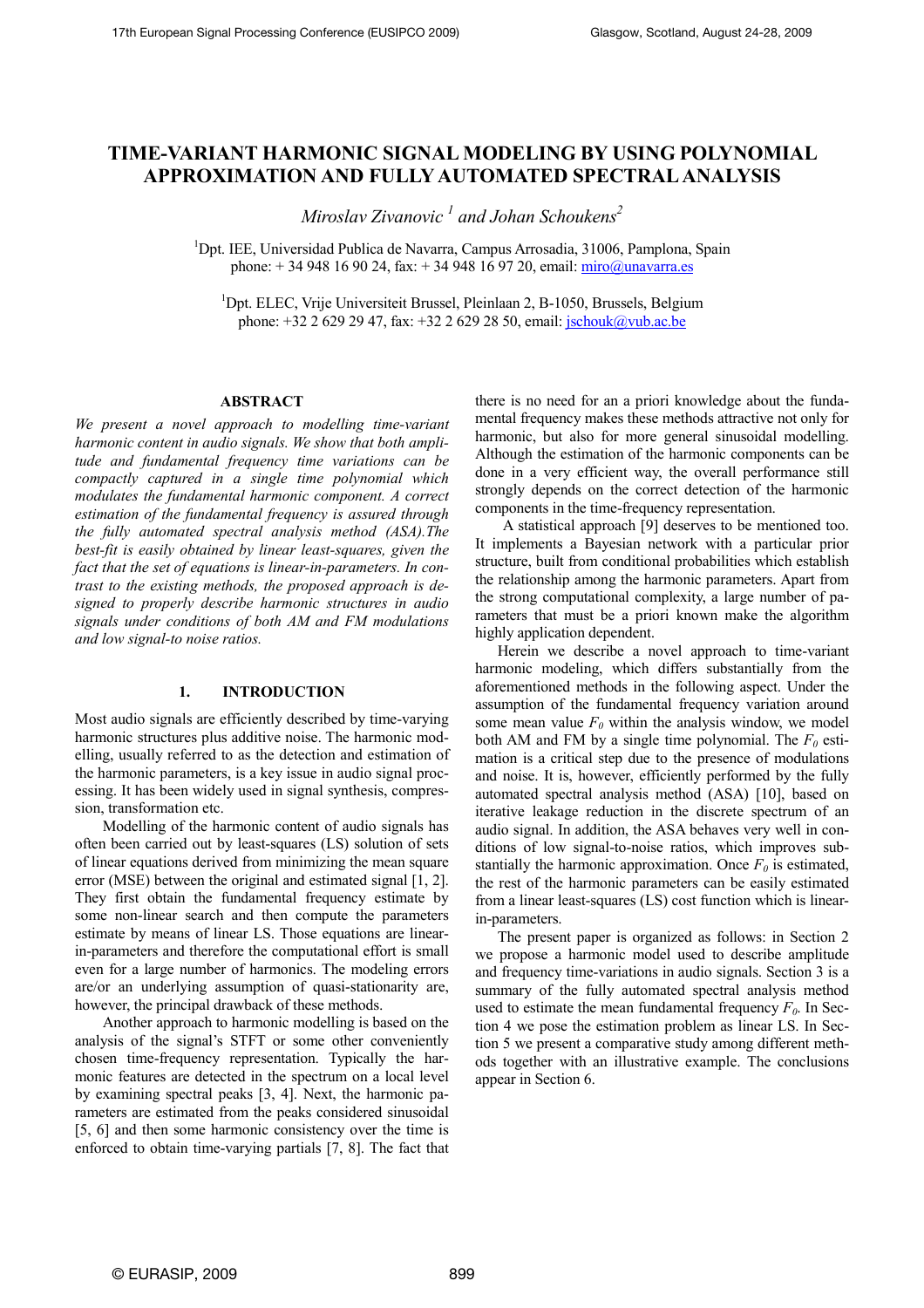# 2. THE HARMONIC MODEL

A general model for single-source N-sample discrete audio signals is given by the following expression:

$$
s(n) = \sum_{i=0}^{I} A_i(n) \cos[2\pi i F_0(n) n + \varphi_i] + r(n). \quad (1)
$$

The deterministic part is given as a superposition of *I* harmonically related components with time-variant amplitudes and frequencies, while the additive disturbance  $r(n)$  is typically a Gaussian sequence or colored noise. The model (1) is, strictly speaking, unidentifiable because we have N measurements for estimating  $I(N + 1) + N$  parameters. We, however, assume that the harmonic parameters evolve continuously and slowly in the time domain, the fact which is satisfied for most real-world audio signals.

By applying the trigonometric identity regarding sum of angles we can rewrite (1) as follows:

$$
s(n) = \sum_{i=0}^{I} a_i(n) \sin(2\pi i F_0(n)n) + b_i(n) \cos(2\pi i F_0(n)n)n
$$
 (2)  

$$
a_i(n) = -A_i(n) \sin \varphi_i , b_i(n) = A_i(n) \cos \varphi_i.
$$
 (3)

The parameters  $a_i(n)$ ,  $b_i(n)$  and  $F_0(n)$  are time-variant functions and are often modelled by polynomials or sets of basis functions. As common in harmonic modelling, we will assume that the amplitude and fundamental frequency vary approximately linearly along the analysis window:

$$
a_i(n) = a_0^{(i)} + a_1^{(i)}n \quad , \quad b_i(n) = b_0^{(i)} + b_1^{(i)}n \,, \tag{4}
$$

$$
F_0(n) = F_0 + \beta n \,. \tag{5}
$$

By substituting (4) and (5) into (2) and applying again the trigonometric identities regarding sum of angles, we obtain a linear combination of sine/cosine products with the arguments  $2\pi F_0 n$  and  $2\pi \beta n^2$  and corresponding amplitude weights. This form is not suitable for harmonic parameter estimation, but a simplification can be done based on the following argumentation.

In most real-world audio signals, the harmonic components generated by a combined action of AM and FM often pose serious difficulties to analysis. Among them, the vibrato signals are perhaps the most representative, as they usually contain quasi-sinusoidal AM and FM mutually coupled in an arbitrary way. For a well-performed vibrato, a typical frequency deviation is a quarter tone, i.e. 3% fundamental frequency (pitch) variation or 50 cents [11]. If we model a quarter of the vibrato FM period by the linear trend (5), we may use the following approximations:

$$
\sin 2\pi \beta n^2 \approx 2\pi \beta n^2, \quad \cos 2\pi \beta n^2 \approx 1. \tag{6}
$$

By means of the last expression, we can rewrite (2) as:

$$
s(n) = \sum_{i=0}^{I} p_s^{(i)}(n) \sin(2\pi F_0 n) + p_c^{(i)}(n) \cos(2\pi F_0 n), \quad (7)
$$

$$
p_s^{(i)}(n) = a_0^{(i)} + a_1^{(i)}n - 2\pi b_0^{(i)}\beta n^2 - 2\pi b_1^{(i)}\beta n^3, \qquad (8.\text{a})
$$

$$
p_c^{(i)}(n) = b_0^{(i)} + b_1^{(i)}n + 2\pi a_0^{(i)}\beta n^2 + 2\pi a_1^{(i)}\beta n^3.
$$
 (8.b)

Regarding the last expressions, a few important things need to be stressed. In spite of modelling the amplitude and frequency variations as separate polynomials (4), the last expressions describe them in a more compact way through a single polynomial. In addition, the expressions (8) can be given a deeper interpretation through the concept of covariance for signals.

Let us recall that the covariance between two arbitrary time-variant signal parameters  $x = x(t)$  and  $y = y(t)$  is defined as the following combination of time averages [12]:

$$
C_{xy} = \overline{x(t)y(t)} - \overline{x(t)}\overline{y(t)}, \qquad (9)
$$

In (9) all the averages are calculated with respect to signal's normalized energy time density. In a view of (9) and by assigning the time origin to the geometric centre of the analysis window, we can rewrite  $(8)$  as:

$$
p_S^{(i)}(n) = \overline{a} + \frac{1}{\sigma_T^2} \Big( C_{at} n - 2\pi \overline{b} C_{ft} n^2 - 2\pi C_{bf} n^3 \Big), \quad (10. a)
$$

$$
p_c^{(i)}(n) = \bar{b} + \frac{1}{\sigma_T^2} \Big( C_{bt} n + 2\pi \bar{a} C_{ft} n^2 + 2\pi C_{af} n^3 \Big). \quad (10.b)
$$

We observe that each polynomial captures the harmonic parameters' dynamics by modelling its coefficients through the covariance terms describing the amplitude time-variations  $(C_{at}, C_{bt})$ , frequency time-variations  $(C_{ft})$  and mutual amplitude-frequency variations ( $C_{af}$ ,  $C_{bf}$ ). The parameter  $\sigma_T^2$  is the duration of the analysis window. These polynomials, hence, provide a rough estimate of the variation trends in the signal. This property can be very useful in applications where only an overall measure of variation is needed without an a priori knowledge about the harmonic parameters.

The models (4) and (5) can be extended to 2-order polynomials. The approximation (6) remains valid and accordingly, the polynomials (8) increase in order. It can be shown that the new coefficients can also be expressed as in terms of covariance similar to (10). We will, however, omit this step because it is not necessary in the context of the present application.

# 3.  $F_0$  ESTIMATION – THE ASA METHOD

There are various strategies that aim to estimating the fundamental frequency of quasi-harmonic signals in either time or frequency domain e.g. [13]. They all try to evaluate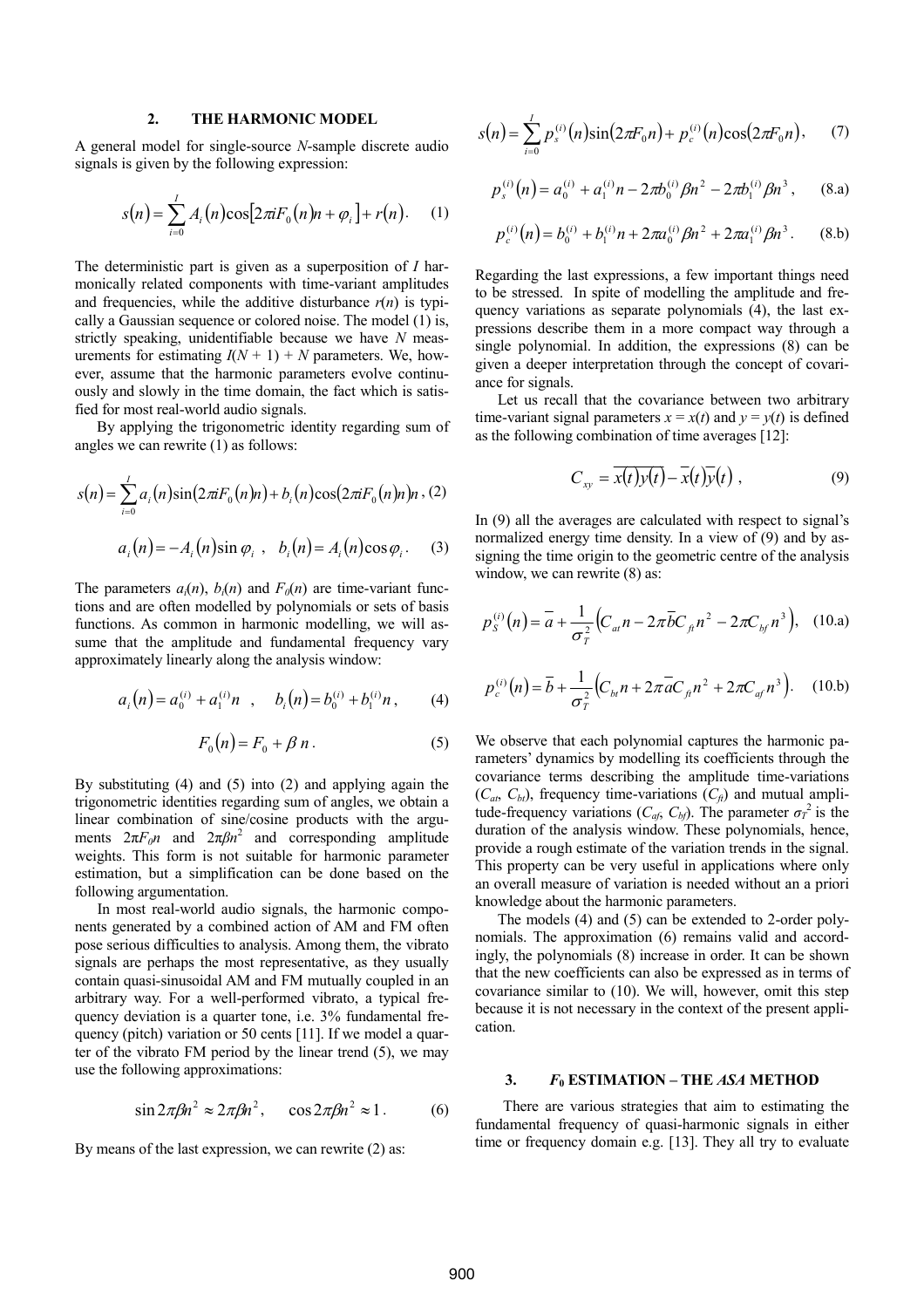the periodicity hypothesis in the search range. However, they often shift from the optimal performance due to noise or/and subharmonic errors. Non-linear  $F_0$  estimates [10, 14] are potentially good candidates for our goal. They use different non-linear search procedures to yield the desired estimate. We have opted for the fully automatic spectral analysis (ASA) method [10]. The choice was motivated by the fact that the ASA performs the  $F_0$  estimation independently of the rest of the harmonic parameters. Although it has been developed for periodic signals, it has been proven heuristically to work well for most real-world audio signals which are inherently non-periodic. We summarize in the following paragraphs only the main features of the algorithm.

### 3.1 Initial  $F_0$  estimate

The initial estimate is performed through the classical correlation-based method. The goal is to detect the distance between the successive peaks in the autocorrelation sequence of the audio signal. In case of a wideband signal with a flat spectrum, the estimate will be correct. However, this approach will fail in many special cases regarding narrow-band signals. In order to handle properly this kind of signals, the correlation method has been refined as follows.

#### 3.2 Improved  $F_0$  estimate

From the initial  $F_0$  estimate, we know that the analysis window cover more than M periods of the signal  $s(n)$ . In addition, the signal itself is not strictly periodic, because of the time-varying harmonic parameters. Consequently, the DFT analysis of the signal will produce a discrete spectrum  $S(k)$ with leakage. Nevertheless, we make use of this spectrum to define a particular measure of periodicity through the following cost function:

$$
V(F_0) = \frac{\sum_{k=1}^{N} |S(Mk+1, F_0)|^2 + |S(Mk-1, F_0)|^2}{\sum_{k=1}^{N} |S(Mk, F_0)|^2}, \quad (11)
$$

where  $F_0$  is the fundamental frequency of the signal to be estimated. The function  $V(F_0)$  expresses the ratio of the power at the harmonic and non-harmonic frequencies. Accordingly, the estimate of  $F_0$  is defined as:

$$
\hat{F}_0 = \underset{F_0}{\arg\min} V(F_0). \tag{12}
$$

The minimization problem in (12) is non-linear in  $F_0$ , hence a non-linear search is used. Since  $V(F_0)$  can have various local minima, the search is split in coarse search by scanning the cost function around the initial guess. The final estimate is obtained by a fine search based on parabolic interpolation. The algorithm converges rapidly in usually only a few iterations. More details on the algorithm performance can be found in  $[10]$ .

## 4. LS PARAMETER ESTIMATION

Once  $F_0$  is estimated, the coefficients of the polynomials  $p_s^{(i)}$ and  $p_c^{(i)}$  are estimated by LS as they are linear-in-parameters:

$$
p_{s}^{(i)}(n) = \sum_{k=0}^{P} p_{sk}^{(i)} n^{k}, \quad p_{s}^{(i)}(n) = \sum_{k=0}^{P} p_{sk}^{(i)} n^{k}.
$$
 (13)

Assuming that the data is available at times  $(n - N, ..., n)$ , the following regression equation results:

$$
s = \Psi p + r \tag{14}
$$

$$
\boldsymbol{p} = \left( p_{s0}^{(0)} \dots p_{sP}^{(0)} \dots p_{s0}^{(I)} \dots p_{sP}^{(I)} p_{c0}^{(0)} \dots p_{cP}^{(0)} \dots p_{c0}^{(I)} \dots p_{cP}^{(I)} \right)^T, (15)
$$

$$
\Psi = \begin{pmatrix} \psi^{T} (s(n), c(n)) \\ \vdots \\ \psi^{T} (s(n-N-1), c(n-N-1)) \end{pmatrix}, \quad (16)
$$

$$
\psi^T(s(n), c(n)) = (1...s(In)1...c(In)) , \qquad (17)
$$

$$
s(n) = \sin 2\pi F_0 n \quad , \quad c(n) = \cos 2\pi F_0 n \,. \tag{18}
$$

The vectors  $s$  and  $r$  contain the input data and additive noise respectively. Accordingly, the LS estimate  $\hat{p}^{LS}$  is given by:

$$
\hat{\boldsymbol{p}}^{LS} = (\boldsymbol{\Phi}^T \boldsymbol{\Phi})^{-1} \boldsymbol{\Phi}^T \boldsymbol{s} . \tag{19}
$$

### 5. EXPERIMENTAL RESULTS

In this section we quantitatively evaluate the efficiency of the proposed harmonic modelling approach through a comparative study. The comparison reference methods are chosen to be [1] (from now on the Time-variant LS) and [3] (from now on the Peak selection method), as they represent completely different approaches to harmonic modelling.

The Time-variant LS models the harmonic component of an audio signal by means of a two-level LS algorithm. In the first level the fundamental frequency variation within the analysis window is estimated. In the second level this variation is incorporated into the harmonic model and the harmonic parameters are estimated. The Peak selection method is based on spectral peak selection in the STFT of an audio signal. First a harmonic model is defined and the harmonic parameters are estimated for each peak in the STFT. From those parameters the corresponding harmonic component is generated and its spectral peak calculated. Finally, the original and estimated peak are compared through a complex correlation and if the maximum of the correlation if above a certain threshold, the component is considered harmonic.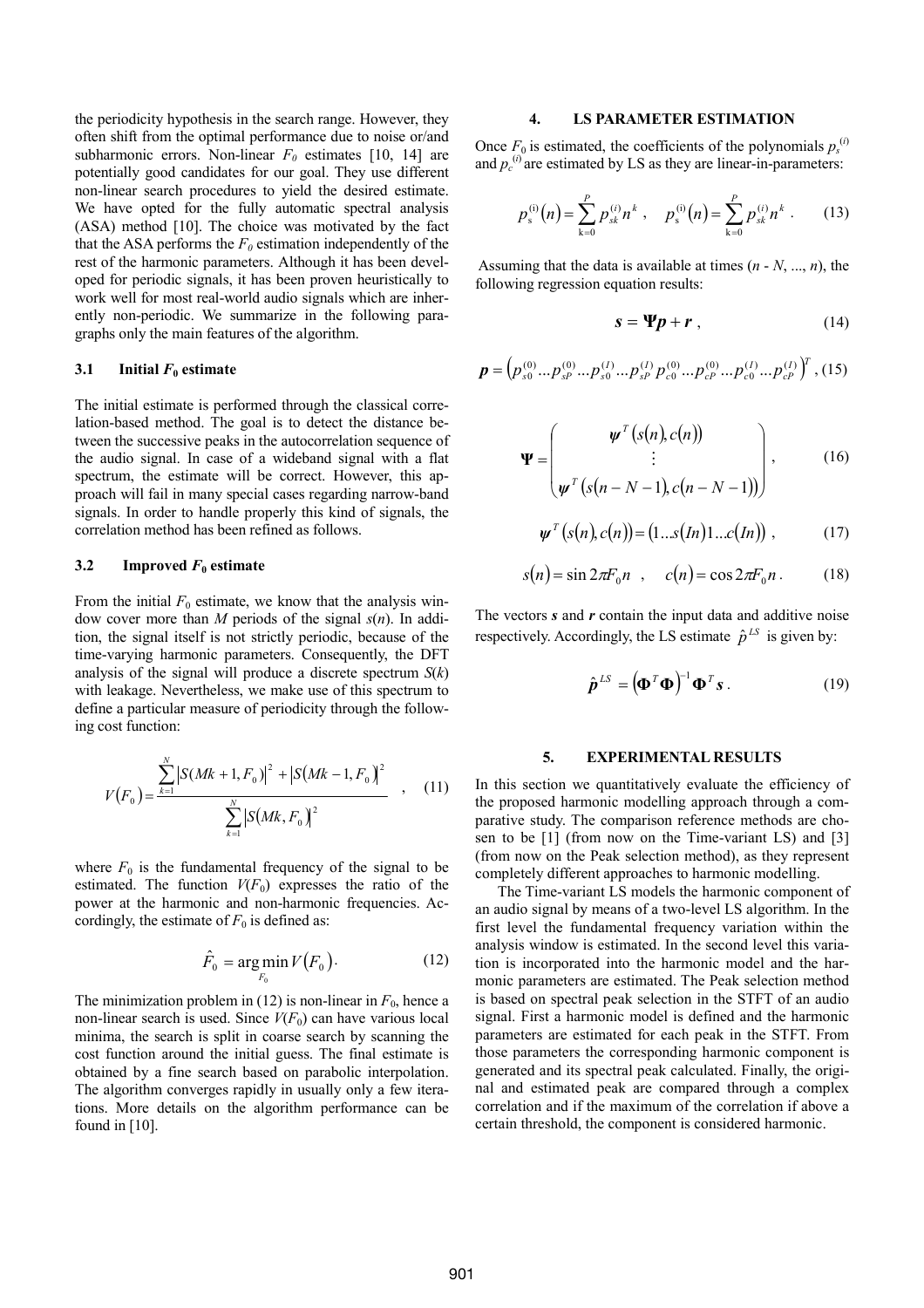

Figure 1 – Harmonic approximation mean square error (MSE). The SNRp is expressed with reference to the smallest harmonic.

From all possible modulation laws we have chosen the sinusoidal amplitude and frequency modulation for the test signal. The choice is motivated by the fact that a wide range of FM and AM conditions can be covered. For example, if the window size is significantly smaller than the modulation period then our model creates approximately linear FM and AM. Otherwise, we get a vibrato-like signal component. The phase relationship between the modulation laws for the realworld vibrato signals will in general be arbitrary [11, 15]. Because part of the AM modulation is induced by the FM and the resonator filter of the sound source, the dominant AM rate may either be the same as the FM rate, or twice as high. As the letter case is more critical, we chose it for our model. Accordingly, the test signal  $s<sub>i</sub>(n)$  is defined as follows:

$$
s_{t}(n) = \sum_{i=0}^{10} A_{i}(n) \cos[2\pi i F_{0}n + \varphi_{i}(n)] + r(n), \quad (20)
$$

$$
\varphi_i(n) = i A_{FM} \sin(2\pi F_{FM} n + \alpha) + \gamma_i , \qquad (21)
$$

$$
A_i(n) = \frac{A_0}{i} \left[ 1 + A_{AM} \cos(2\pi F_{AM} n + \delta) \right].
$$
 (22)

According to the aforementioned discussion, we set  $F_{AM}$  =  $2F_{FM}$ . In order to guarantee the correct operation of the Peak selection method we must assure the presence of the dominant mainlobe at the harmonic frequencies in the STFT. If L is the size of the analysis window, then this constraint is accomplished by letting  $A_{AM} = 0.5$ ,  $A_{FM} = 2$  and  $F_{FM} = (4L)^{-1}$ for arbitrary combinations of α, γ and δ in the range (-π, π). The noise impact in (20) is controlled in an intuitive way through the *Peak Signal-to-Noise ratio*  $(SNR_n)$  which we define as the peak power of the smallest harmonic above the neighbouring noise floor. The DFT size  $N_{FFT}$  is chosen in such a way to assure that the Picket-Fence effect has minimal impact on a peak representation in the discrete spectrum. The remaining parameters do not have any impact on the result,



Figure 2 – Residual energy in the harmonic subbands.

so they can be chosen arbitrary (e.g.  $L = 20$ ms,  $N_{FFT} = 4096$ ,  $F<sub>o</sub> = 1$  kHz, Sampling rate = 44 kS/s).

In order to evaluate the performance of the methods we let the  $SNR_p$  vary in range [0, 30]dB and for each value we calculate the MSE of the approximation over 100 realizations. The resulting curves are plotted on Figure 1. We observe that the proposed and Peak selection method follow a similar trend but the proposed method is clearly better for low SNRp. This is due to the fact that the Peak selection method is no longer able of making a clear distinction between harmonic and noise peaks. The Time-variant LS produces an approximately constant MSE along the analysis range. This comes from the fact that amplitude modulation is not accounted for in this method. Hence, we have a superposition of modelling and measuring errors.

Next we want to examine the approximation error along the frequency grid. For  $SNR_p = 0$ dB we divide the spectrum corresponding to the harmonic band in 10 subbands. Then for each subband delimited by the DFT indices  $(k_i, k_{i+1})$  we calculate the residual energy  $E_R^{(i)}$  as follows:

$$
E_R^{(i)} = \left| \sum_{k=k_i}^{k_{i+1}} \left| H(k) \right|^2 - \sum_{k=k_i}^{k_{i+1}} \left| \hat{H}(k) \right|^2 \right| / \sum_{k=k_i}^{k_{i+1}} \left| H(k) \right|^2, \quad (23)
$$

where  $H(k)$  and  $\hat{H}(k)$  are the DFTs of the harmonic part in (20) and its approximation respectively. Accordingly, the mean residual energy variation over 100 realizations is shown on Figure 2. The Peak selection method reaches the performance of the proposed method only in the lowest subband. The residual error is maximal at the highest subband for both methods, due to the maximal modulation and minimal  $SNR<sub>p</sub>$ . The time-variant LS approximation is dominated by the modelling errors and therefore the residual energy is fairly uniform over the analysis bandwidth.

A representative example of the performance of the proposed method is a japanese flute, whose time record contains a strong convolutive noise (air flow) and very complex frequency and amplitude variations over time. The analysis re